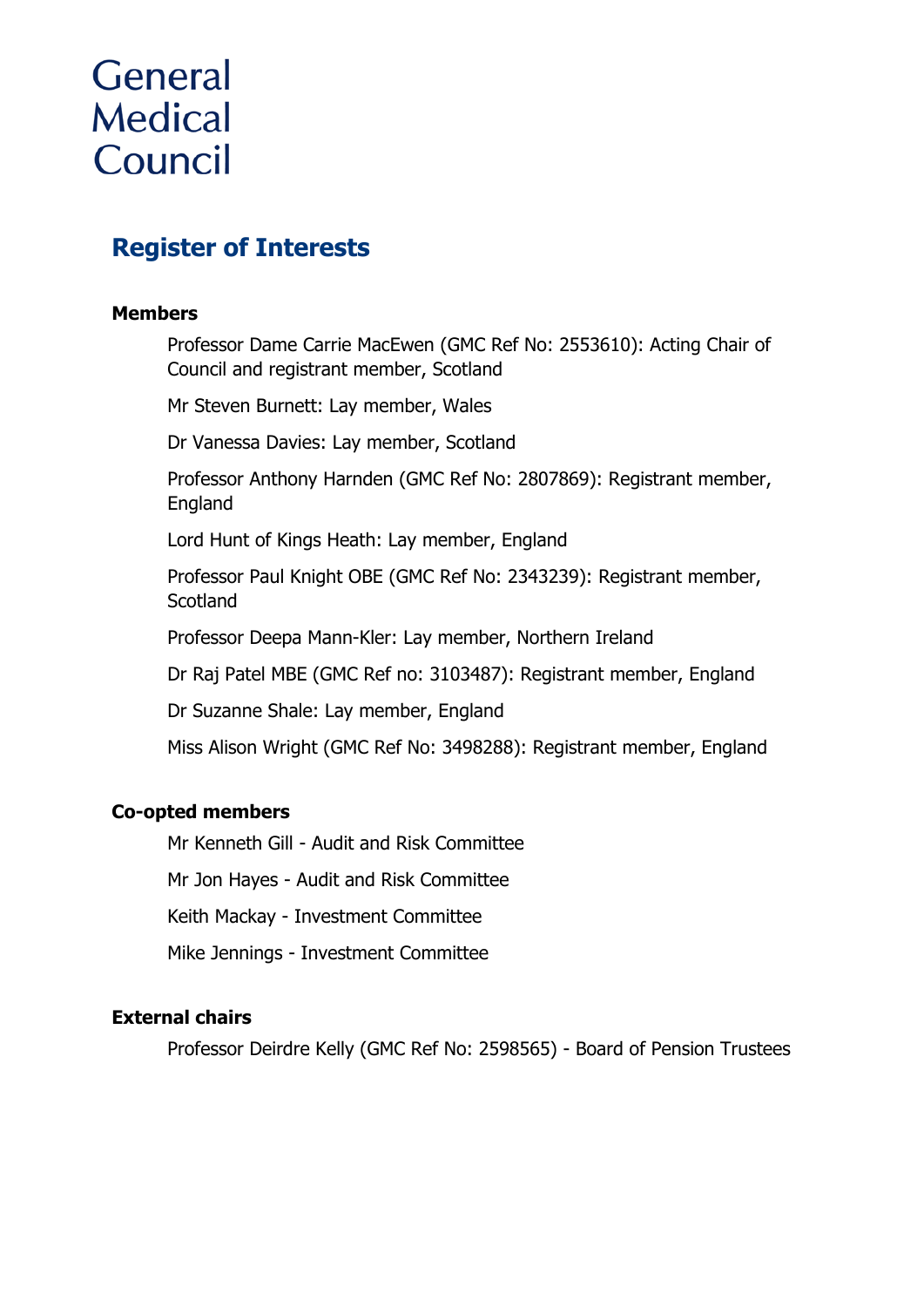# **Professor Dame Carrie MacEwen (GMC Ref No: 2553610)**

| <b>Organisation</b>                                  | <b>Position</b>                                |
|------------------------------------------------------|------------------------------------------------|
| <b>NHS Tayside</b>                                   | Consultant Ophthalmologist                     |
| University of Dundee                                 | <b>Honorary Professor</b>                      |
| Royal College of Ophthalmologists                    | Fellow (Past President)                        |
| Royal College of Surgeons (Edinburgh)                | Fellow                                         |
| Royal College Surgeons and Physicians of<br>Glasgow  | <b>Honorary Fellow</b>                         |
| Royal College of General Practitioners               | <b>Honorary Fellow</b>                         |
| Royal College of Pathologists                        | Honorary Fellow                                |
| Faculty of Sport and Exercise Medicine               | <b>Honorary Fellow</b>                         |
| <b>College of Optometrists</b>                       | <b>Honorary Fellow</b>                         |
| British and Irish Orthoptic Society                  | <b>Honorary Fellow</b>                         |
| Faculty of Medical Leadership and<br>Management      | <b>Senior Fellow</b>                           |
| <b>Scottish CMO</b>                                  | <b>Specialty Advisor</b>                       |
| <b>Scottish Government</b>                           | Clinical leader National Eyecare<br>Workstream |
| Moorfields Eye Charity                               | <b>Trustee</b>                                 |
| <b>Exeter University</b>                             | <b>Member of Council</b>                       |
| Healthcare Quality Improvement Partnership<br>(HQIP) | Chair                                          |
| <b>Oxford Ophthalmological Congress</b>              | <b>Member of Council</b>                       |
| The Worshipful Company of Barbers of<br>London       | Honorary Freeman                               |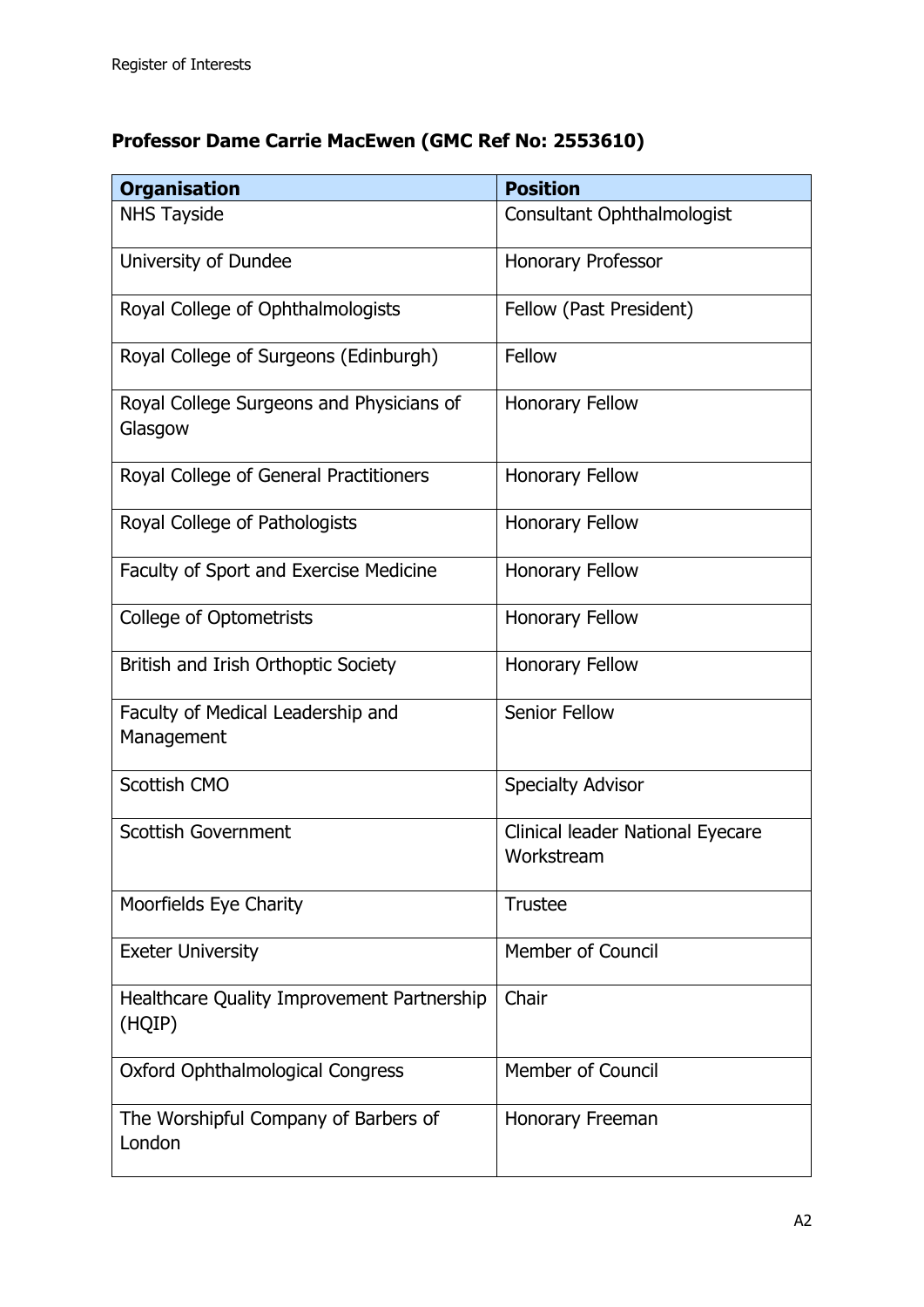| Eye (Nature group)                | <b>Associate Editor</b> |
|-----------------------------------|-------------------------|
| <b>MDDUS</b>                      | Member                  |
| <b>BMA</b>                        | Member                  |
| Academy of Medical Royal Colleges | Past Chair              |
| Faculty of Public Health          | <b>Honorary Fellow</b>  |

#### **Mr Steven Burnett**

| <b>Organisation</b>                                                                                                      | <b>Position</b> |  |
|--------------------------------------------------------------------------------------------------------------------------|-----------------|--|
| <b>GMC Pension scheme</b>                                                                                                | <b>Trustee</b>  |  |
| Steve is the former Chair of the Government Internal Audit Agency and a retired<br>fellow of the Institute of Actuaries. |                 |  |
| Steve is a former Voluntary Board Member, as of April 2022, of Theatre Clwyd<br>North Wales.                             |                 |  |

#### **Dr Vanessa Davies**

| <b>Organisation</b>                    | <b>Position</b>                    |
|----------------------------------------|------------------------------------|
| Quality Assurance Agency for Higher    | Non-exec Board member; Chair of    |
| <b>Education UK</b>                    | its Advisory Committee on Degree   |
|                                        | <b>Awarding Powers</b>             |
|                                        |                                    |
| House of Lords Conduct Committee       | Lay member                         |
|                                        |                                    |
| Law for Life                           | <b>Trustee</b>                     |
|                                        |                                    |
| Crown Office and Procurator Fiscal     | Non exec Director, member of Audit |
|                                        | and Risk Committee                 |
|                                        |                                    |
| Honourable Society of the Inner Temple | Governing Bencher                  |
|                                        |                                    |
| <b>GMC Pension Scheme</b>              | <b>Trustee</b>                     |
|                                        |                                    |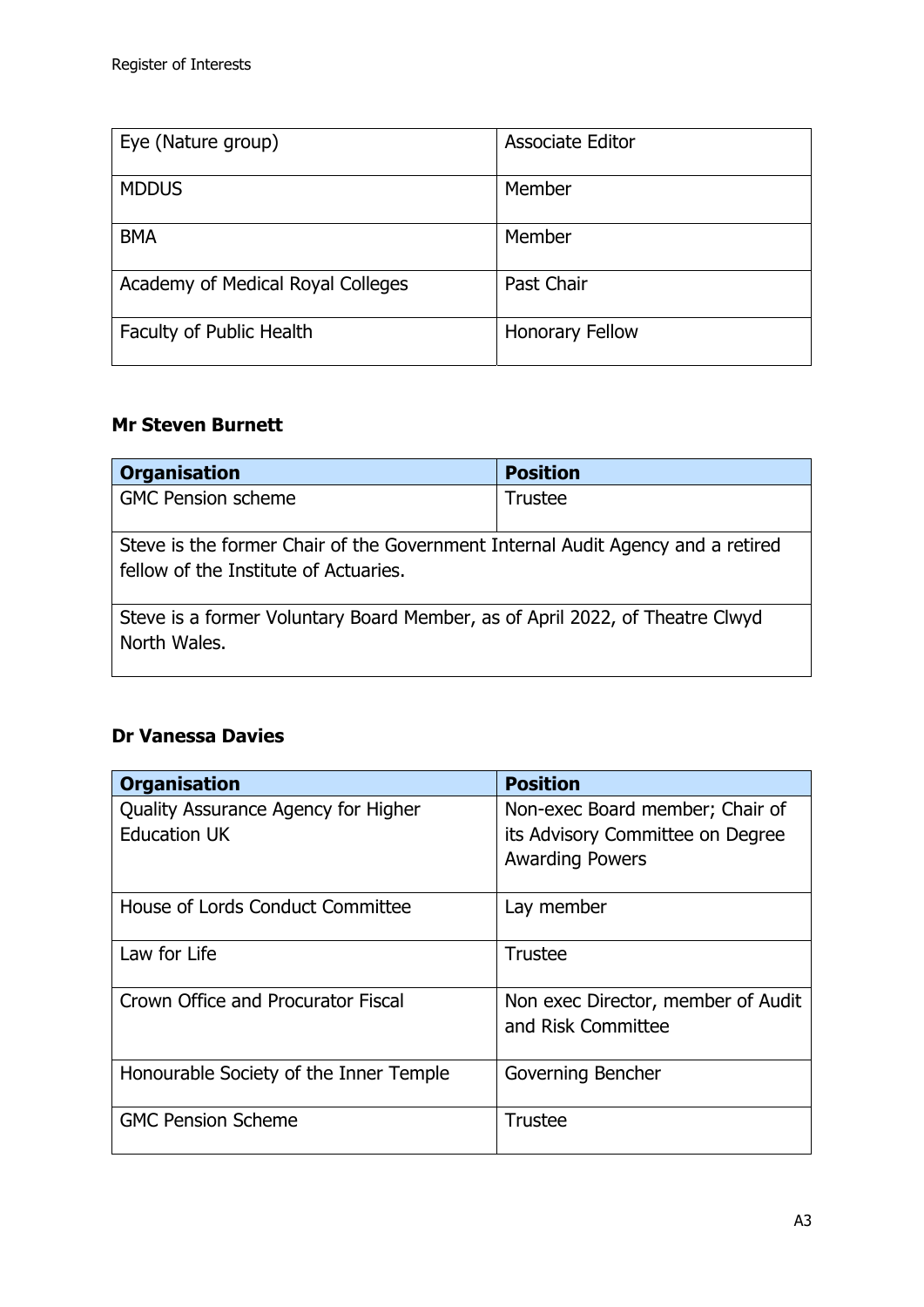| Scottish Government                                                              | Decision Maker for complaints<br>about Ministers or former Ministers |
|----------------------------------------------------------------------------------|----------------------------------------------------------------------|
| Occasional consultancy for professional regulators and for the Good Law Project. |                                                                      |
| Family connections to King's College London and Newcastle University.            |                                                                      |

## **Professor Anthony Harnden (GMC Ref No: 2807869)**

| <b>Organisation</b>                                                    | <b>Position</b>           |
|------------------------------------------------------------------------|---------------------------|
| Morland House Surgery, Wheatley,<br>Oxfordshire                        | Partner                   |
| University of Oxford                                                   | Professor of Primary Care |
| St Hugh's College, University of Oxford                                | Governing Body fellow     |
| Royal College of General Practitioners                                 | Fellow                    |
| Medical Defence Union                                                  | Member                    |
| Joint Committee on Vaccination and<br>Immunisation                     | Deputy Chairman           |
| <b>British Medical Association</b>                                     | Member                    |
| Morland House Healthcare Ltd                                           | <b>Director</b>           |
| <b>GMC Services International Ltd</b>                                  | Board member              |
| Daughter is a doctor on the Yorkshire Rheumatology training programme. |                           |

### **Lord Hunt of Kings Heath**

| <b>Organisation</b>  | <b>Position</b> |
|----------------------|-----------------|
| House of Lords       | Labour Member   |
| <b>Privy Council</b> | Counsellor      |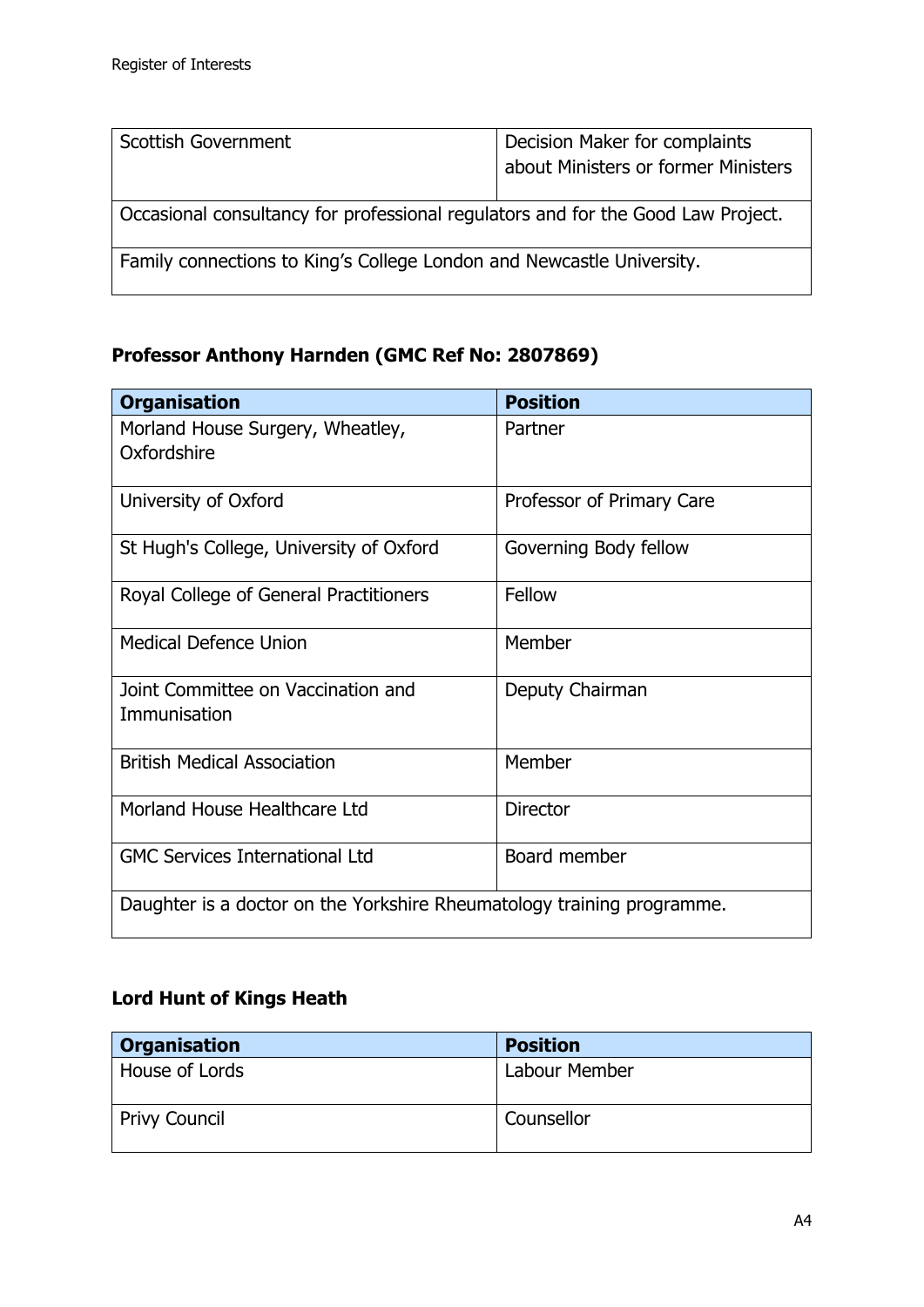| Institute of Health & Social Care<br>Management         | President                    |
|---------------------------------------------------------|------------------------------|
| <b>British Fluoridation Society</b>                     | President                    |
| <b>Health Care Supply Association</b>                   | President                    |
| <b>Hospital Caterers Association</b>                    | President                    |
| <b>National Water Fluoridation Alliance</b>             | Patron                       |
| <b>Foundation for Liver Research</b>                    | <b>Trustee</b>               |
| Royal College of Physicians                             | <b>Honorary Fellow</b>       |
| Royal College of GPs                                    | <b>Honorary Fellow</b>       |
| <b>Faculty of Public Health</b>                         | <b>Honorary Fellow</b>       |
| Faculty of Dental Surgery, Royal College of<br>Surgeons | <b>Honorary Fellow</b>       |
| <b>GS1 UK</b>                                           | President                    |
| <b>Philip Hunt Consultancy</b>                          | Self-employed consultant     |
| Eden & Partners                                         | Consultant and trainer       |
| SweatCo Ltd                                             | <b>Advisory Board Member</b> |

Philip was Advisory Board Chair at Octopus TenXHealth until February 2022, when the board ceased to exist.

Brother-in-law owns Happy Computers, which also trades as Happy ltd, and has undertaken training for some GMC staff up to 2015.

Step daughter-in-law undertakes market research/business intelligence for market research agencies on behalf of pharmaceutical companies.

Philip Hunt was appointed a non-executive director of the Heart of England NHS Trust in October 2010 and subsequently became Chairman in April 2011 serving until July 2014. [Surgeon Mr Ian Paterson was excluded from practice at the trust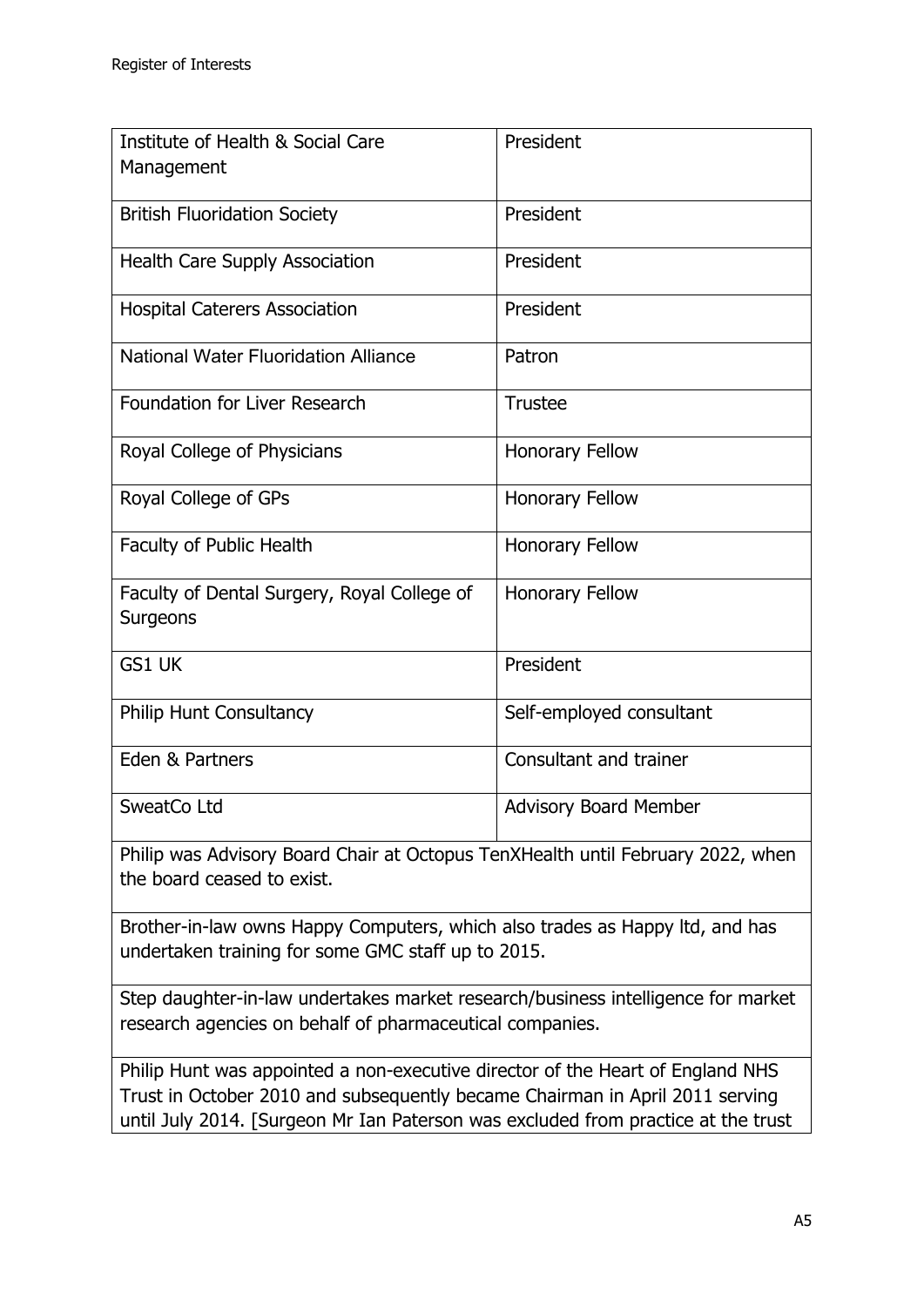in May 2011. The Independent Review led by Sir lan Kennedy was commissioned and reported under his Chairmanship].

Philip was Health Minister from 1999-2003 and in 2007 which involved some responsibilities in relation to the matters reviewed by the Gosport Independent Panel and also in relation to the matters being reviewed by the Infected Blood Inquiry.

#### **Professor Paul Knight OBE (GMC Ref No: 2343239)**

| <b>Organisation</b>                                                               | <b>Position</b>                                              |
|-----------------------------------------------------------------------------------|--------------------------------------------------------------|
| Social Security Scotland                                                          | Chief Officer (Health and Social<br>Care Operations)         |
| <b>Glasgow University Medical School</b>                                          | <b>Honorary Professor</b>                                    |
| Royal College of Physicians Edinburgh                                             | Fellow                                                       |
| Royal College of Physicians and Surgeons of<br>Glasgow                            | Fellow                                                       |
| Royal College of Physicians in Ireland                                            | Fellow                                                       |
| Royal College of Physicians in London                                             | Fellow                                                       |
| <b>British Geriatrics Society</b>                                                 | Past President / Member                                      |
| European Union Geriatric Medicine Society                                         | Past President                                               |
| Glasgow City Health and Social Care<br>Partnership                                | <b>Consultant Geriatrician and older</b><br>people's adviser |
| Swedish Research Council review panel for<br><b>Clinical Therapy Research</b>     | Member                                                       |
| <b>Chief Medical Officer for Scotland's</b><br><b>Professional Advisory Group</b> | Member                                                       |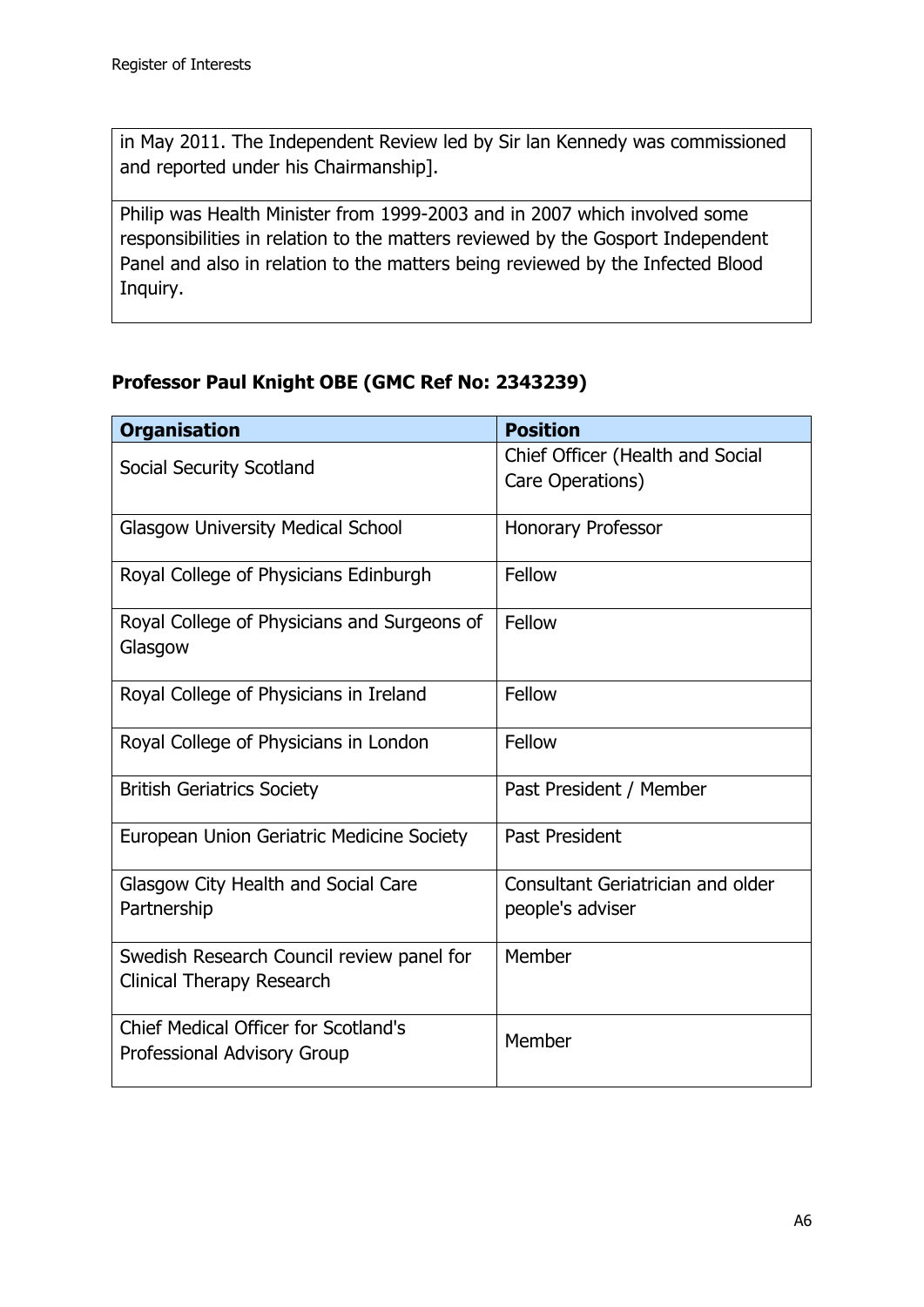#### **Professor Deepa Mann-Kler**

| <b>Organisation</b>                  | <b>Position</b>                                   |
|--------------------------------------|---------------------------------------------------|
| <b>Equality Commission NI</b>        | Commissioner                                      |
| Public Health Agency NI              | Non-Executive Director                            |
| Registers of Scotland                | Non-Executive Director                            |
| $Neon*$                              | <b>Chief Executive</b>                            |
| <b>Ulster University</b>             | Visiting Professor in Immersive<br><b>Futures</b> |
| Pharmaceutical Society of Ireland    | Member of the Professional Conduct<br>Committee   |
| <b>DHSC Public Appointments Unit</b> | <b>Independent Panel Member</b>                   |

\* Neon creates virtual and augmented reality apps and experiences, often focussing on health and wellbeing, by facilitating and working directly with consumers and patients.

## **Dr Raj Patel MBE (GMC Ref No: 3103487)**

| <b>Organisation</b>                                                                    | <b>Position</b>                             |
|----------------------------------------------------------------------------------------|---------------------------------------------|
| NHS England and NHS Improvement                                                        | Deputy Medical Director for Primary<br>Care |
|                                                                                        |                                             |
| Royal College of General Practitioners                                                 | Fellow                                      |
| <b>British Medical Association</b>                                                     | Member                                      |
| <b>Medical Defence Union</b>                                                           | Member                                      |
| <b>GMC Pension Scheme</b>                                                              | <b>Trustee</b>                              |
| Dai is listed as a director in bis partner's retail company. The business has no links |                                             |

Raj is listed as a director in his partner's retail company. The business has no links with healthcare.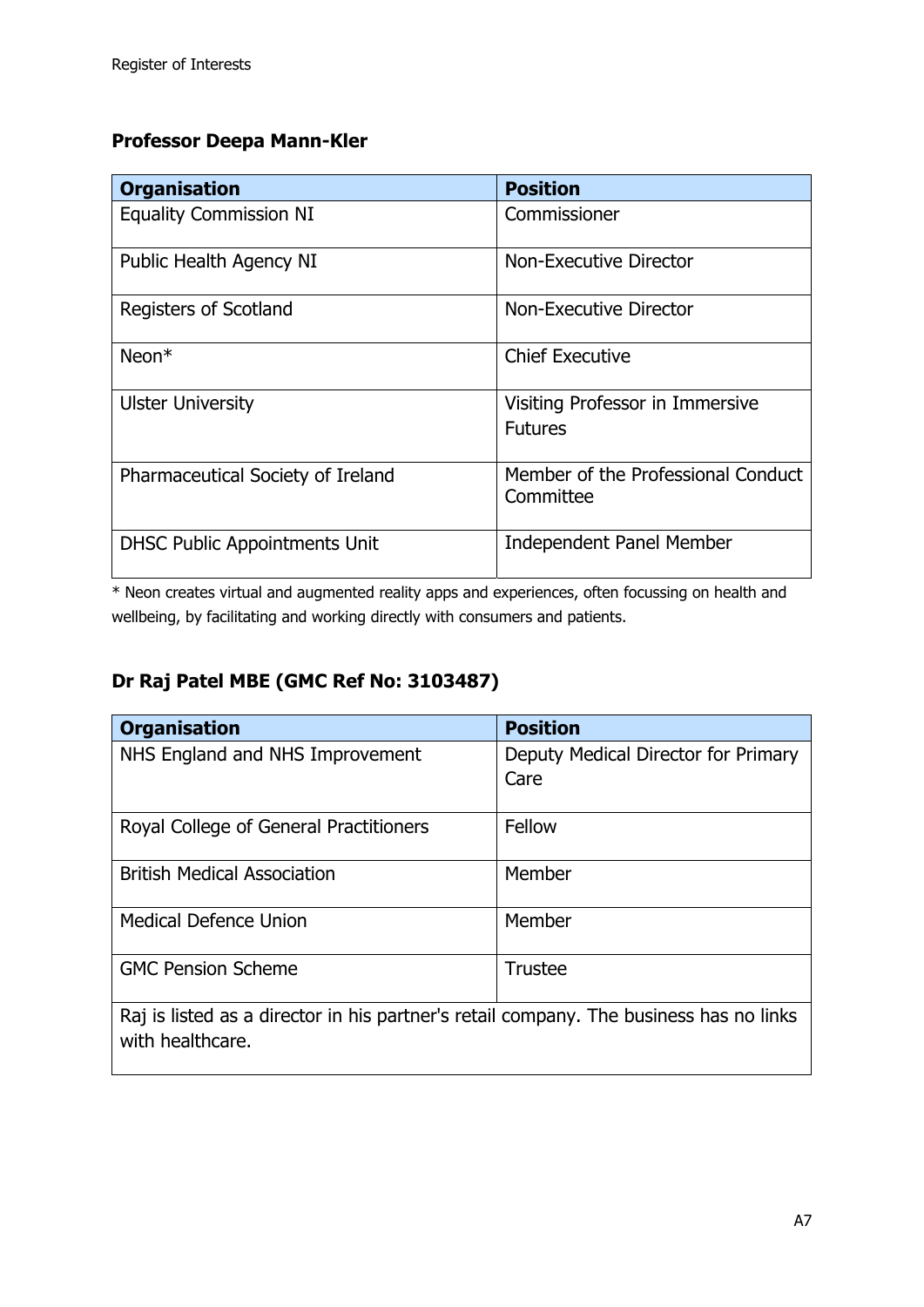### **Dr Suzanne Shale**

| <b>Organisation</b>                                                                                | <b>Position</b>        |  |
|----------------------------------------------------------------------------------------------------|------------------------|--|
| <b>Oxleas NHS Foundation Trust</b>                                                                 | Non-Executive Director |  |
| The Ethicist Ltd                                                                                   | <b>Director</b>        |  |
| Suzanne was previously a GMC Education Associate, prior to being appointed as a<br>Council member. |                        |  |
| Suzanne was Chair of the charity Action against Medical Accidents from 2015-<br>2020.              |                        |  |

# **Miss Alison Wright (GMC Ref No: 3498288)**

| <b>Organisation</b>                    | <b>Position</b>                                                    |
|----------------------------------------|--------------------------------------------------------------------|
| NHS England and NHS Improvement        | National Speciality Adviser for<br>personalised care in Obstetrics |
| <b>HCA Hospitals</b>                   | Vice Chair, Medical Advisory<br>Committee, Portland Hospital       |
| Royal Free London NHS Foundation Trust | Consultant Obstetrician and<br>Gynaecologist                       |
| <b>GMC Services International Ltd</b>  | Board member                                                       |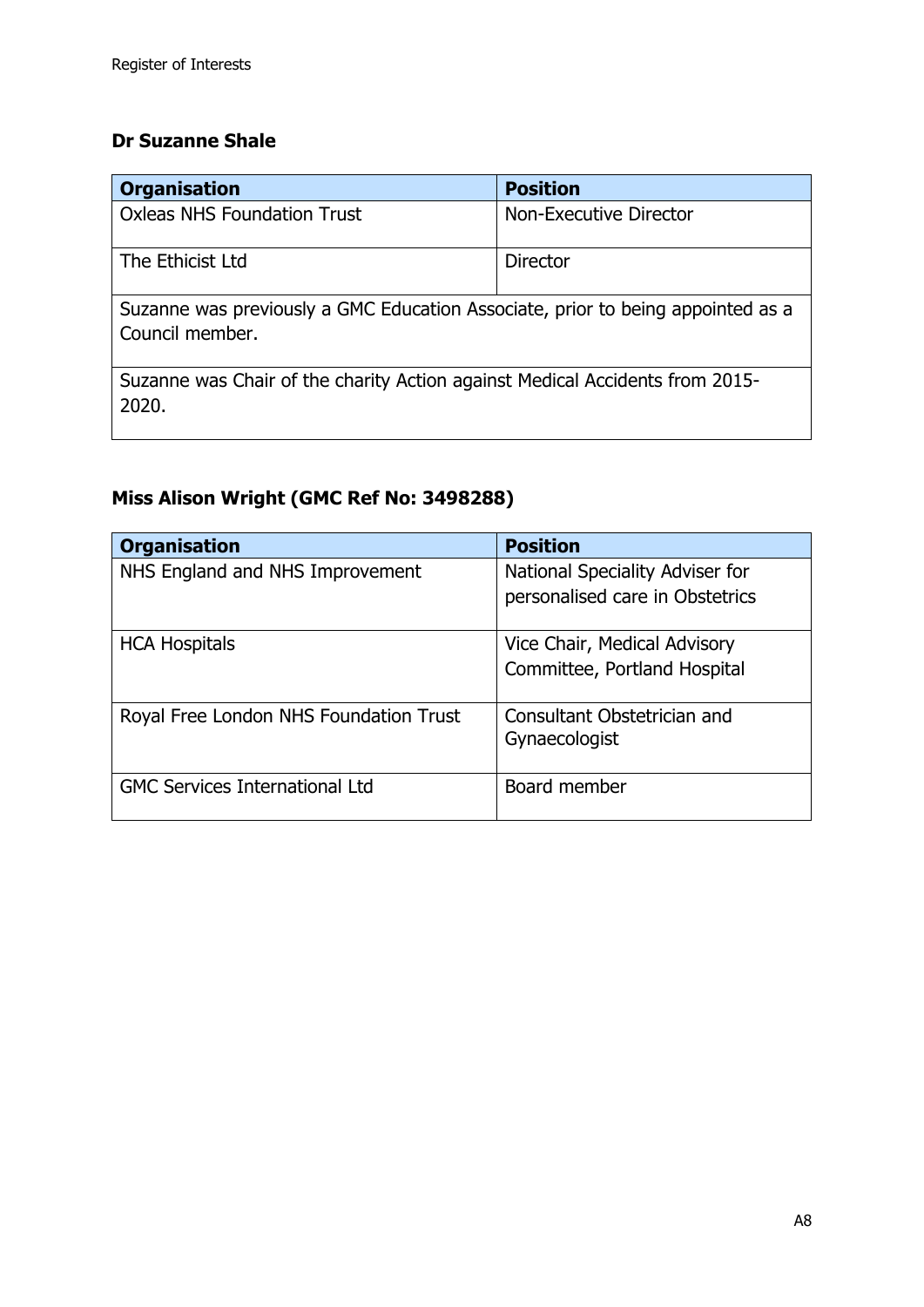### **Mr Kenneth Gill - Audit and Risk Committee**

| <b>Organisation</b>                                                              | <b>Position</b>                                          |
|----------------------------------------------------------------------------------|----------------------------------------------------------|
| <b>Policy Connect Limited Board</b>                                              | Non-Executive Director of Main<br><b>Board</b>           |
|                                                                                  |                                                          |
| <b>Policy Connect Audit and Resources</b>                                        | Chair                                                    |
| Committee                                                                        |                                                          |
| Council of the Inns of Court (COIC)                                              | Member of Management Committee                           |
| <b>Study Portals</b>                                                             | <b>Advisory Board Member</b>                             |
|                                                                                  |                                                          |
| <b>Countess of Chester NHS Foundation Trust</b>                                  | Non-Executive Director and Chair of<br>Audit (designate) |
| Royal College of Veterinary Surgeons                                             | Independent member of the Audit                          |
|                                                                                  | and Risk Committee                                       |
| Ken's niece is a student of medicine at York and Hull University Medical School. |                                                          |

## **Mr Jon Hayes - Audit and Risk Committee**

| <b>Organisation</b>                                | <b>Position</b>                                       |
|----------------------------------------------------|-------------------------------------------------------|
| <b>Belper North Mills Trust</b>                    | Trustee and Company Secretary                         |
| Mayor's Office for Policing and Crime in<br>London | Independent Member Joint Audit<br>Panel               |
| St John's Ambulance                                | Independent Member Audit and<br><b>Risk Committee</b> |
| General Council of the Bar                         | Independent Member Audit and<br><b>Risk Committee</b> |
| Office of the Immigration Services<br>Commissioner | Independent Member Audit and<br><b>Risk Committee</b> |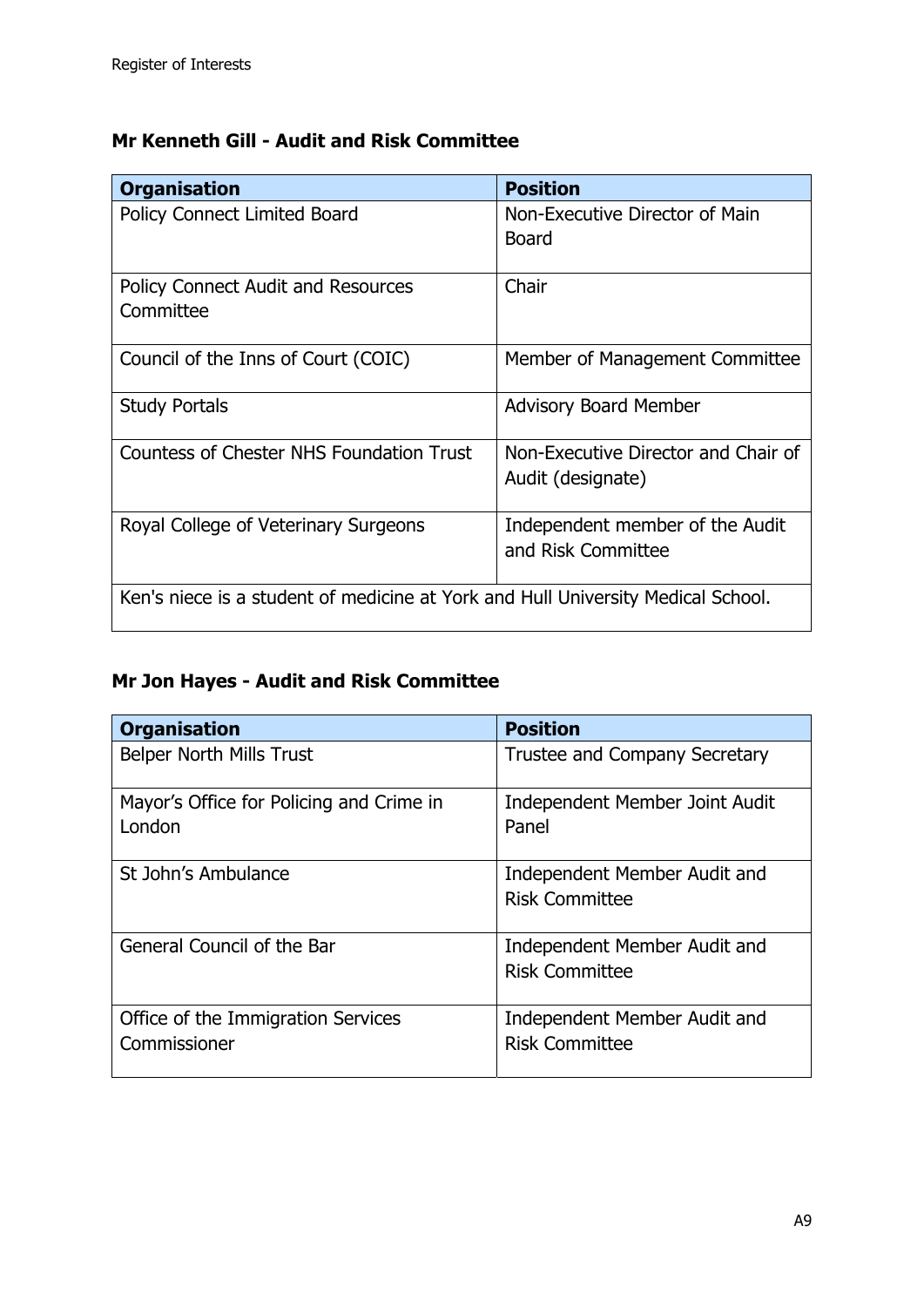#### **Mr Keith Mackay – Investment Committee**

| <b>Organisation</b>                 | <b>Position</b>              |
|-------------------------------------|------------------------------|
| <b>CFA Institute</b>                | Member                       |
| <b>CFA UK</b>                       | Associate                    |
| <b>International Students House</b> | Member, Investment Committee |
| Institute and Faculty of Actuaries  | Fellow                       |

## **Mr Michael Jennings – Investment Committee**

| <b>Organisation</b>                    | <b>Position</b>                    |
|----------------------------------------|------------------------------------|
| <b>Jennings Advisory Services</b>      | <b>Director</b>                    |
| <b>TT</b> International                | <b>Investment Consultant</b>       |
| The Global Returns Project             | Non-Executive Director and Trustee |
| JC Hicks Discretionary Settlement 2003 | <b>Trustee</b>                     |
| EM Hicks Discretionary Settlement 2003 | <b>Trustee</b>                     |

#### **Professor Deirdre Kelly (GMC Ref No: 2598565) - Chair, Board of Pension Trustees**

| <b>Organisation</b>                | <b>Position</b>                                                                                 |
|------------------------------------|-------------------------------------------------------------------------------------------------|
| Birmingham Children's Hospital NHS | Consultant Paediatric Hepatologist                                                              |
| <b>Foundation Trust</b>            |                                                                                                 |
| University of Birmingham           | Professor of Paediatric Hepatology                                                              |
| Academic/private/legal practice    | Self employed                                                                                   |
| Alberio/Intercept/Mirum            | Consultant/Advisory Board Member<br>on the design of clinical trials in<br>children cholestasis |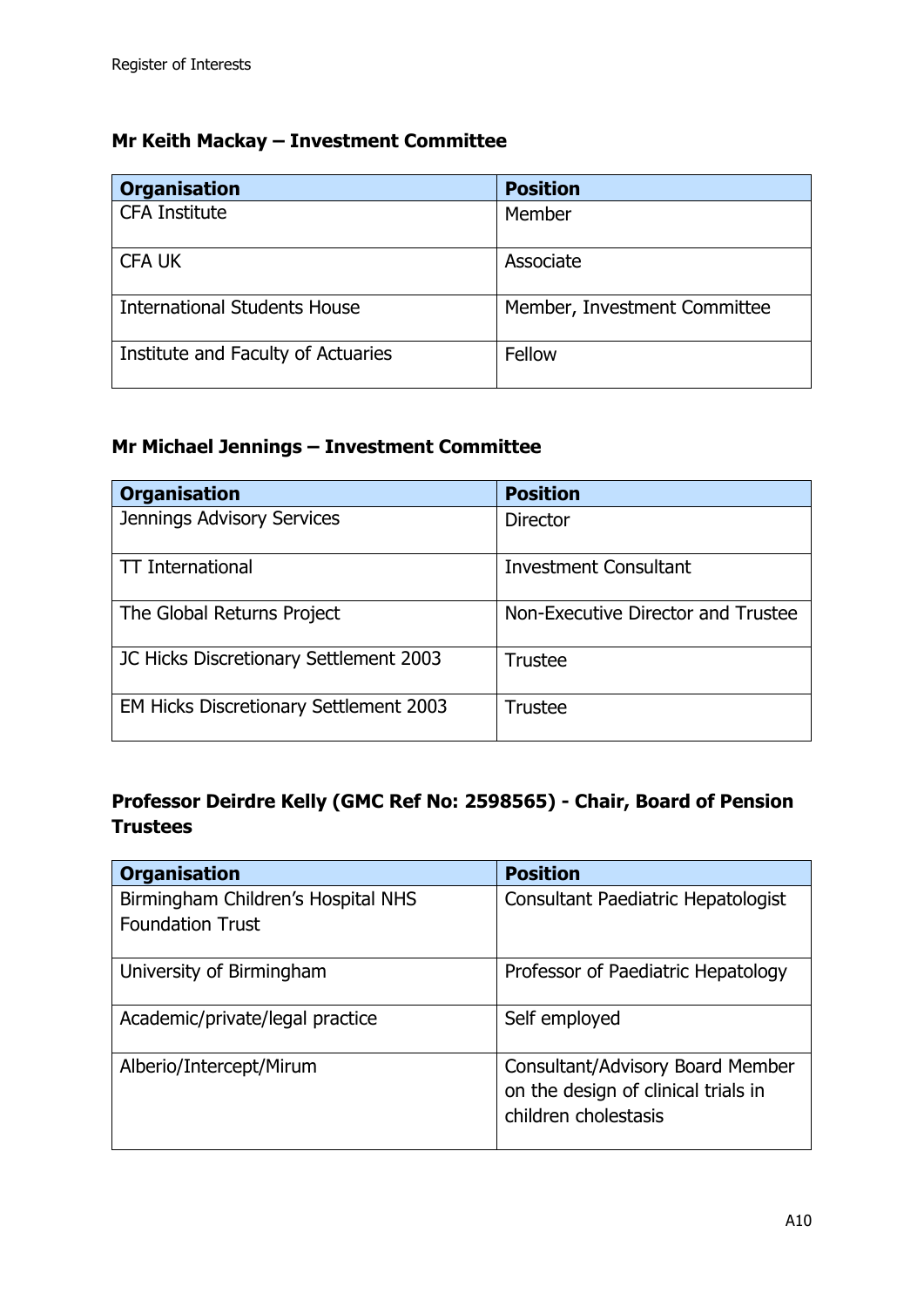| Gilead Science, Astellas Intercept,                            | The Liver Unit at Birmingham                                            |
|----------------------------------------------------------------|-------------------------------------------------------------------------|
| Mirum, Alberio, Abbvie                                         | Children's Hospital receives grants /<br>payment of trial expenses for  |
|                                                                | clinical trials in children with viral                                  |
|                                                                | hepatitis and / or                                                      |
|                                                                | immunosuppression and drugs to<br>treat children with Cholestatic liver |
|                                                                | disease                                                                 |
|                                                                |                                                                         |
| American Association for the Study of Liver<br><b>Diseases</b> | Fellow                                                                  |
| American Gastroenterological Association                       | Member                                                                  |
|                                                                |                                                                         |
| American Society of Transplantation                            | Member                                                                  |
| British Association for the Study of the Liver                 | Member                                                                  |
| <b>British Transplantation Society</b>                         | Member                                                                  |
| <b>British Society of Paediatric</b>                           | Member                                                                  |
| Gastroenterology, Hepatology and Nutrition                     |                                                                         |
| <b>British Viral Hepatitis Group</b>                           | Member                                                                  |
| European Association for the Study of Liver                    | Member                                                                  |
| European Society for Paediatric                                | Member                                                                  |
| Gastroenterology, Hepatology and Nutrition                     |                                                                         |
| <b>International Paediatric Transplant</b>                     | Member                                                                  |
| Association                                                    |                                                                         |
| Royal College of Physicians                                    | Fellow                                                                  |
| Royal College of Paediatrics and Child Health                  | Fellow                                                                  |
| Royal College of Physicians of Ireland                         | Fellow                                                                  |
| Muscular Dystrophy Campaign - Services                         | Member                                                                  |
| Development Committee (from Oct 2010)                          |                                                                         |
| <b>British Medical Association</b>                             | Member                                                                  |